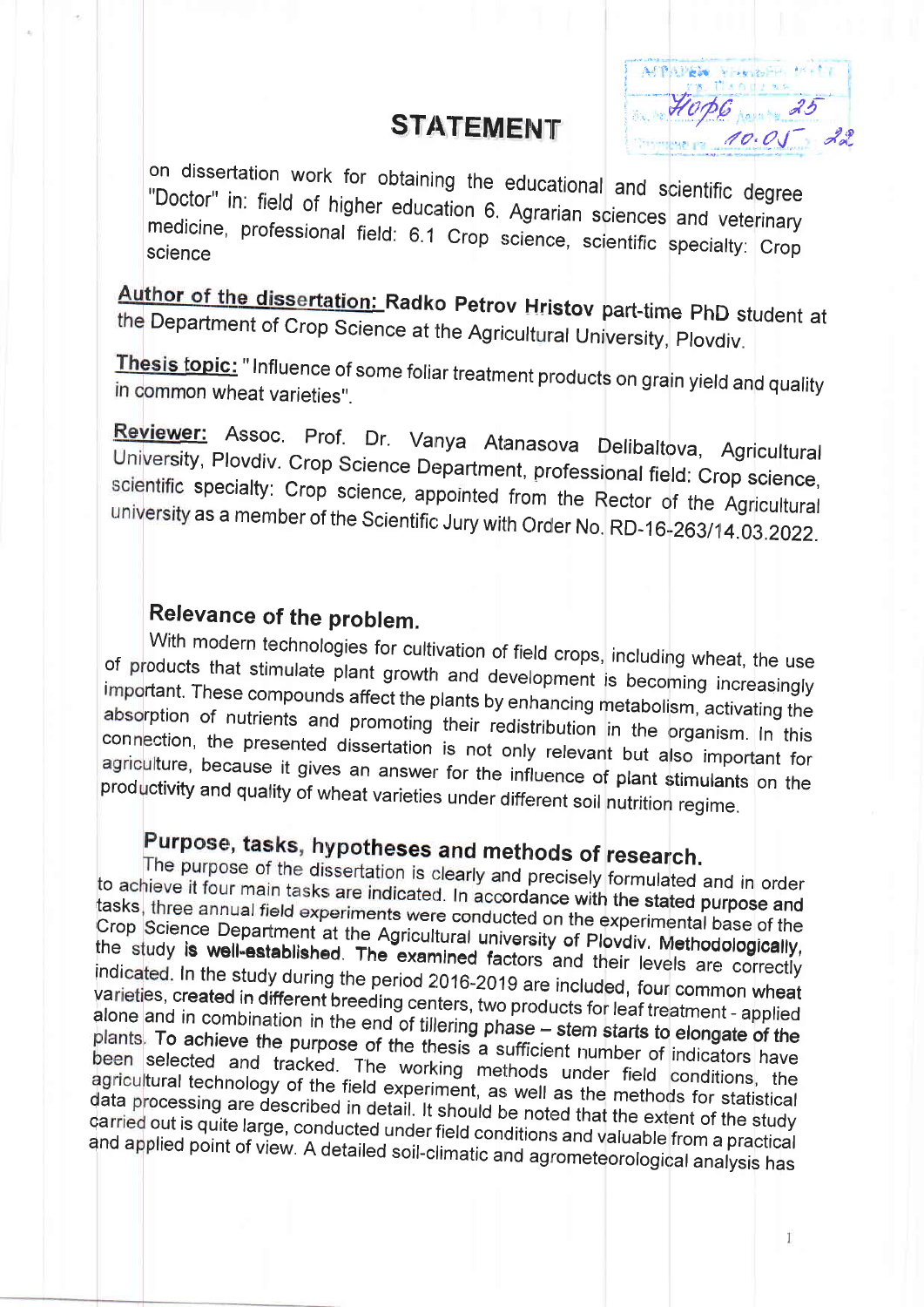been made of the area where the experiment was conducted, as well as of the years

# Visualization and presentation of the results obtained.

The dissertation is written on 154 standard pages and includes 10 main sections, which in terms of volume, structure and balance between the separate parts fully meet the requirements for awarding the Doctoral degree. The results obtained are summarized and very well illustrated, by the skillful use of 49 tables, 4 figures, as well as 8 photographic material and show the ability of the PhD student to systematize scientific information.

## Discussion of results and literature used.

On the topic has been made a detailed and immersed literature review, outlining the views of a number of our and foreign researches on the described problem. There have been used 79 scientific publications, indicating that the PhD student is well informed about the variety specificity of triticale, the culture's response to various abiotic and biotic growing conditions, as well as the impact of various foliar treatment products on grain yield and quality in common wheat varieties.

Discussion of the results has been done consistently, competently and thoroughly, by interpreting the results in accordance with the current scientific advances in these field. In the discussion the PhD student skillfully opposes, compares and comments the results obtained on the basis of other authors' data. The dissertation work shows that the PhD student can carry out an independent field experimental work and correctly interpret the large amount of data obtained, and the used statistical methods increase the precision when evaluating the results.

#### Contributions to the thesis.

The results obtained allow to form two groups of contributions:

#### **Scientific contributions**

The influence of Plantafol and Bombandier foliar treatment products on the growth and development of Enola, Annapurna, Ginra and Biliana varieties has been established, as well as their impact on the structural elements of yield and productivity of the tested varieties of common wheat. The changes in the quality indicators of the grain (physical and chemical) of the varieties of common wheat Enola, Annapurna, Ginra and Bilyana were found under the influence of the tested foliar treatment products Plantafol and Bombandier.

#### **Scientific applied contributions**

The productivity of the common wheat varieties: Enola, Annapurna, Ginra and Bilyana was established under the influence of the independent and combined application of Plantafol and Bombandier. The positive effect of foliar treatment products has been proven, both in single and combined treatment on the studied indicators, the values of which are higher compared to untreated controls. The optimal combinations between the tested variety of common wheat and the applied products for foliar treatment Plantafol and Bombandier depending on its biological features and meteorological conditions during the vegetation period have been established. Under this cultivation regime, wheat cannot realize its genetic potential for gluten formation,